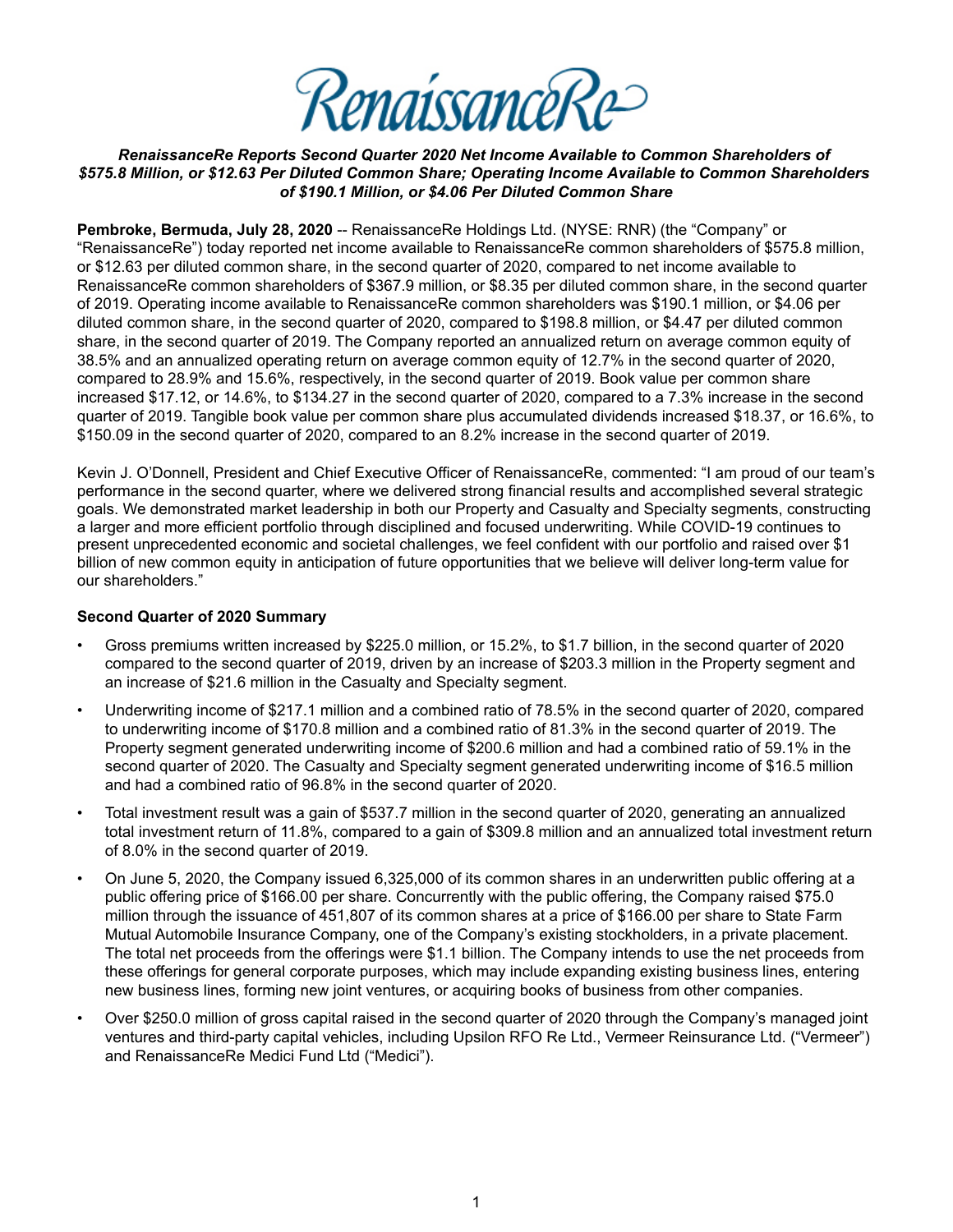## **Underwriting Results by Segment**

## *Property Segment*

Gross premiums written in the Property segment were \$1.0 billion in the second quarter of 2020, an increase of \$203.3 million, or 24.2%, compared to \$839.2 million in the second quarter of 2019.

Gross premiums written in the catastrophe class of business were \$711.8 million in the second quarter of 2020, an increase of \$109.1 million, or 18.1%, compared to the second quarter of 2019. This increase was primarily driven by expanded participation on existing transactions, certain new transactions and rate improvements.

Gross premiums written in the other property class of business were \$330.8 million in the second quarter of 2020, an increase of \$94.2 million, or 39.8%, compared to the second quarter of 2019. This increase was primarily driven by growth from existing relationships and new opportunities across a number of the Company's underwriting platforms.

Ceded premiums written in the Property segment were \$338.4 million in the second quarter of 2020, an increase of \$43.3 million, or 14.7%, compared to the second quarter of 2019. The increase in ceded premiums written was principally due to certain of the gross premiums written in the catastrophe class of business noted above being ceded to third-party investors in the Company's managed vehicles, primarily RenaissanceRe Upsilon Fund Ltd.

The Property segment generated underwriting income of \$200.6 million in the second quarter of 2020, compared to \$151.7 million in the second quarter of 2019. In the second quarter of 2020, the Property segment generated a net claims and claim expense ratio of 33.4%, an underwriting expense ratio of 25.7% and a combined ratio of 59.1%, compared to 34.6%, 29.7% and 64.3%, respectively, in the second quarter of 2019. The underwriting result and combined ratio in the second quarter of 2020 improved principally due to a decrease in the underwriting expense ratio of 4.0 percentage points compared to the second quarter of 2019, driven by lower acquisition and operating expense ratios. The decrease in operating expenses was due in part to reduced travel, marketing and office operational expenses as a result of the COVID-19 pandemic. The decrease in the net claims and claim expense ratio was primarily driven by net favorable development on prior accident years net claims and claim expenses of \$6.6 million, or 1.3 percentage points, during the second quarter of 2020, resulting from reductions in the estimated ultimate losses associated with a number of small catastrophe events in prior periods. This was partially offset by higher current accident year net claims and claim expenses due to a higher level of attritional losses associated with a larger proportion of the other property class of business being earned in the period compared to the second quarter of 2019. In addition, the underwriting result was impacted by losses related to a number of small weatherrelated catastrophe events that occurred during the second quarter of 2020.

## *Casualty and Specialty Segment*

Gross premiums written in the Casualty and Specialty segment were \$659.3 million in the second quarter of 2020, an increase of \$21.6 million, or 3.4%, as compared to the second quarter of 2019. This increase was primarily due to growth from new and existing business opportunities written in the current and prior periods across various classes of business within the segment, substantially offset by non-renewal of a portion of the business acquired in connection with the acquisition of TMR (as defined herein).

The Casualty and Specialty segment generated underwriting income of \$16.5 million in the second quarter of 2020, compared to \$19.0 million in the second quarter of 2019. In the second quarter of 2020, the Casualty and Specialty segment generated a net claims and claim expense ratio of 66.7%, an underwriting expense ratio of 30.1% and a combined ratio of 96.8%, compared to 63.0%, 33.1% and 96.1%, respectively, in the second quarter of 2019. The increase in the net claims and claim expense ratio of 3.7 percentage points, was principally the result of higher current accident year attritional losses in the second quarter of 2020 compared to the second quarter of 2019 from specialty lines of business. The underwriting expense ratio in the Casualty and Specialty segment decreased 3.0 percentage points, to 30.1%, in the second quarter of 2020 compared to the second quarter of 2019, driven by lower acquisition and operating expense ratios. Operating expenses were impacted by reduced travel, marketing and office operational expenses as a result of the COVID-19 pandemic.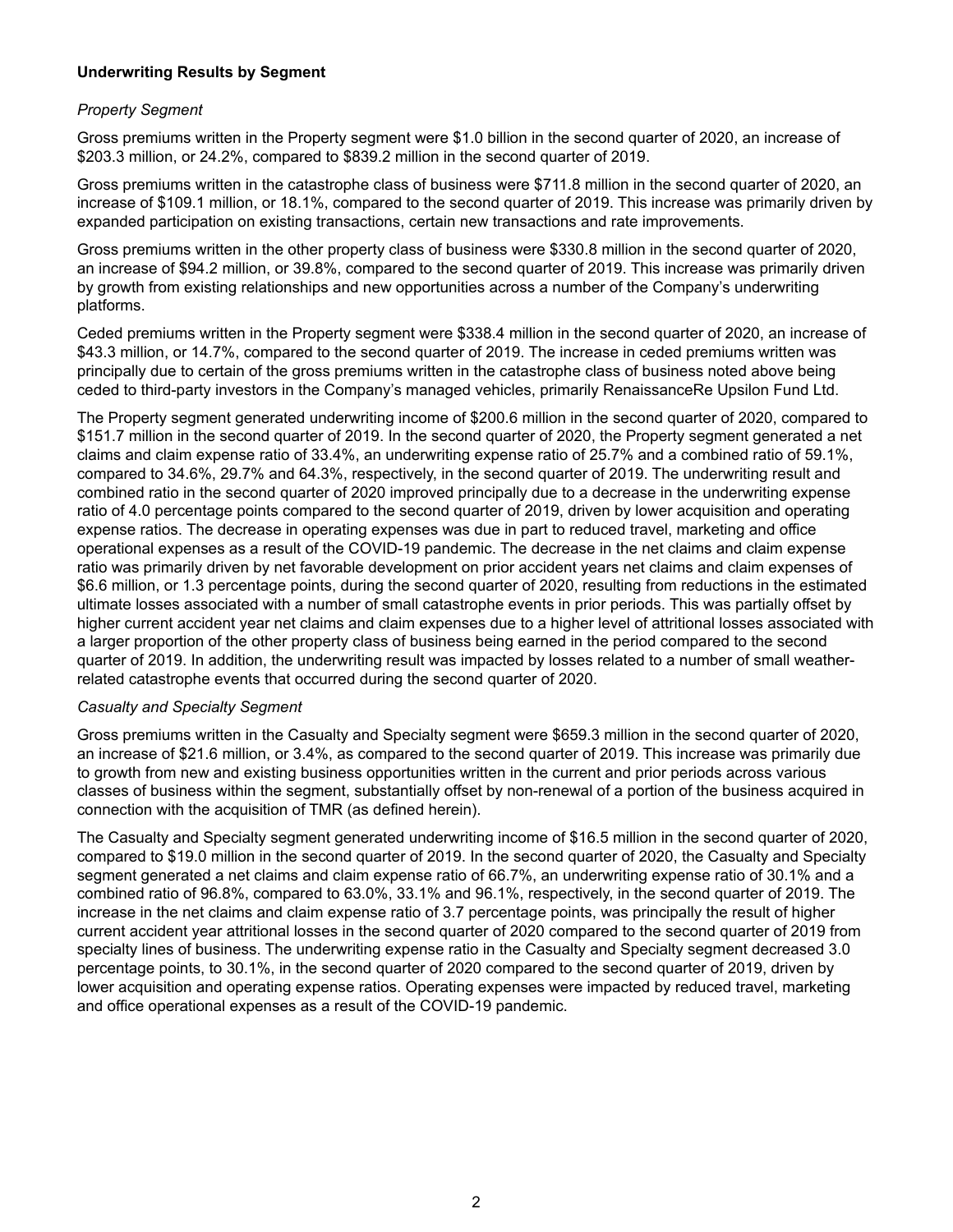## **COVID-19**

The Company continues to evaluate industry trends and its own potential exposure associated with the ongoing COVID-19 pandemic, and expects historically significant industry losses to emerge over time as the full impact of the pandemic and its effects on the global economy are realized. Among other things, the Company continues to actively monitor information received from or reported by clients, brokers, industry actuaries, regulators, courts, and others, and to assess that information in the context of its own portfolio. Our loss estimates represent our best estimate based on currently available information, and actual losses may vary materially from these estimates.

## **Other Items**

- The Company's total investment result, which includes the sum of net investment income and net realized and unrealized gains on investments, was a gain of \$537.7 million in the second quarter of 2020, compared to a gain of \$309.8 million in the second quarter of 2019, an increase of \$227.9 million. The primary driver of the total investment result in the second quarter of 2020 was net realized and unrealized gains on investments of \$448.4 million principally within the fixed maturity and equity investments trading portfolios.
- Net income attributable to redeemable noncontrolling interests in the second quarter of 2020 was \$118.7 million, compared to \$71.8 million in the second quarter of 2019. The increase was primarily driven by growth and improved performance of DaVinciRe Holdings Ltd., Medici and Vermeer.
- In the second quarter of 2020, total fee income increased by \$5.3 million, to \$45.5 million, compared to \$40.2 million in the second quarter of 2019, primarily driven by an increase in the dollar value of capital being managed, combined with the improved underlying performance of our joint ventures and managed capital vehicles.
- In the second quarter of 2020, corporate expenses decreased by \$11.9 million, to \$11.9 million, compared to \$23.8 million in the second quarter of 2019, primarily driven by \$14.5 million of expenses incurred in connection with the acquisition of Tokio Millennium Re AG (now known as RenaissanceRe Europe AG), Tokio Millennium Re (UK) Limited (now known as RenaissanceRe (UK) Limited) and their subsidiaries (collectively, "TMR") during the second quarter of 2019 compared to \$2.1 million in the second quarter of 2020.
- Income tax expense was \$29.9 million in the second quarter of 2020, compared to \$9.5 million in the second quarter of 2019, principally driven by investment gains in our U.S.-based operations.

This Press Release includes certain financial measures that are not calculated in accordance with generally accepted accounting principles in the U.S. ("GAAP") including "operating income available to RenaissanceRe common shareholders," "operating income available to RenaissanceRe common shareholders per common share diluted," "operating return on average common equity - annualized," "tangible book value per common share" and "tangible book value per common share plus accumulated dividends." A reconciliation of such measures to the most comparable GAAP figures in accordance with Regulation G is presented in the attached supplemental financial data.

Please refer to the "Investors - Financial Reports - Financial Supplements" section of the Company's website at www.renre.com for a copy of the Financial Supplement which includes additional information on the Company's financial performance.

RenaissanceRe will host a conference call on Wednesday, July 29, 2020 at 11:00 a.m. ET to discuss this release. Live broadcast of the conference call will be available through the "Investors - Webcasts & Presentations" section of the Company's website at **www.renre.com**.

#### **About RenaissanceRe**

RenaissanceRe is a global provider of reinsurance and insurance that specializes in matching well-structured risks with efficient sources of capital. The Company provides property, casualty and specialty reinsurance and certain insurance solutions to customers, principally through intermediaries. Established in 1993, the Company has offices in Bermuda, Australia, Ireland, Singapore, Switzerland, the United Kingdom and the United States.

#### **Cautionary Statement Regarding Forward-Looking Statements**

Any forward-looking statements made in this Press Release reflect RenaissanceRe's current views with respect to future events and financial performance and are made pursuant to the safe harbor provisions of the Private Securities Litigation Reform Act of 1995. These statements are subject to numerous factors that could cause actual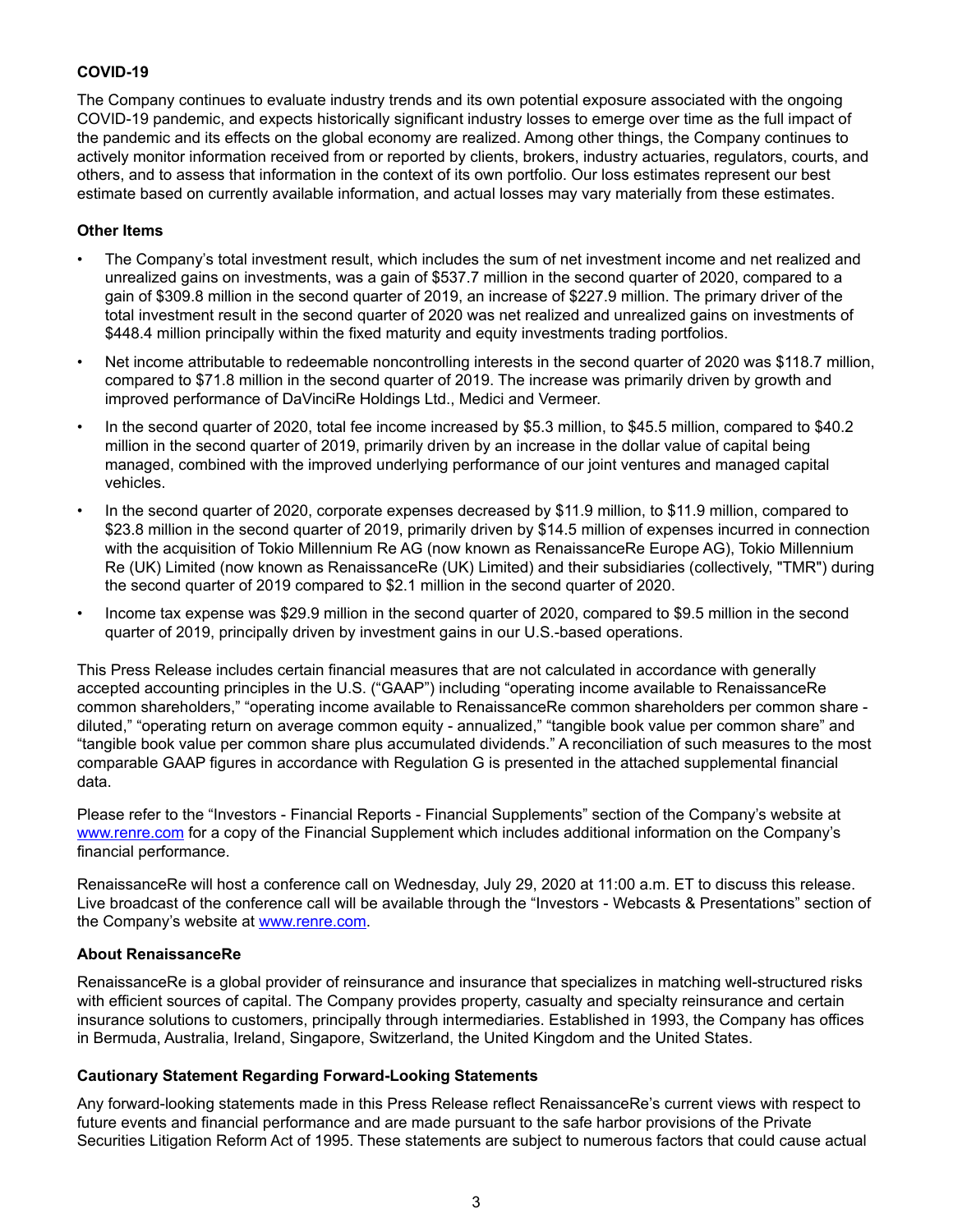results to differ materially from those set forth in or implied by such forward-looking statements, including the following: the uncertainty of the continuing impact of the COVID-19 pandemic and measures taken in response thereto; the effect of legislative, regulatory, judicial or social influences related to the COVID-19 pandemic on the Company's financial performance, including the emergence of unexpected or un-modeled insurance or reinsurance losses, and the Company's ability to conduct its business; the impact and potential future impacts of the COVID-19 pandemic on the value of the Company's investments and its access to capital in the future or the pricing or terms of available financing; the effect that measures taken to mitigate the COVID-19 pandemic have on the Company's operations and those of its counterparties; the frequency and severity of catastrophic and other events the Company covers; the effectiveness of the Company's claims and claim expense reserving process; the effect of climate change on the Company's business, including the trend towards increasingly frequent and severe climate events; the Company's ability to maintain its financial strength ratings; the effect of emerging claims and coverage issues; collection on claimed retrocessional coverage, and new retrocessional reinsurance being available on acceptable terms and providing the coverage that the Company intended to obtain; the Company's reliance on a small and decreasing number of reinsurance brokers and other distribution services for the preponderance of its revenue; the Company's exposure to credit loss from counterparties in the normal course of business; the effect of continued challenging economic conditions throughout the world; the performance of the Company's investment portfolio; a contention by the U.S. Internal Revenue Service that Renaissance Reinsurance Ltd., or any of the Company's other Bermuda subsidiaries, is subject to taxation in the U.S.; the effects of U.S. tax reform legislation and possible future tax reform legislation and regulations, including changes to the tax treatment of the Company's shareholders or investors in its joint ventures or other entities it manages; the effect of cybersecurity risks, including technology breaches or failure, on the Company's business; the success of any of the Company's strategic investments or acquisitions, including its ability to manage its operations as its product and geographical diversity increases; the Company's ability to retain its key senior officers and to attract or retain the executives and employees necessary to manage its business; the Company's ability to effectively manage capital on behalf of investors in joint ventures or other entities it manages; foreign currency exchange rate fluctuations; soft reinsurance underwriting market conditions; changes in the method for determining the London Inter-bank Offered Rate ("LIBOR") and the potential replacement of LIBOR; losses the Company could face from terrorism, political unrest or war; the Company's ability to successfully implement its business strategies and initiatives; the Company's ability to determine any impairments taken on its investments; the effects of inflation; the ability of the Company's ceding companies and delegated authority counterparties to accurately assess the risks they underwrite; the effect of operational risks, including system or human failures; the Company's ability to raise capital if necessary; the Company's ability to comply with covenants in its debt agreements; changes to the regulatory systems under which the Company operates, including as a result of increased global regulation of the insurance and reinsurance industries; changes in Bermuda laws and regulations and the political environment in Bermuda; the Company's dependence on the ability of its operating subsidiaries to declare and pay dividends; aspects of the Company's corporate structure that may discourage third-party takeovers and other transactions; difficulties investors may have in servicing process or enforcing judgments against the Company in the U.S.; the cyclical nature of the reinsurance and insurance industries; adverse legislative developments that reduce the size of the private markets the Company serves or impede their future growth; consolidation of competitors, customers and insurance and reinsurance brokers; the effect on the Company's business of the highly competitive nature of its industry, including the effect of new entrants to, competing products for and consolidation in the (re)insurance industry; other political, regulatory or industry initiatives adversely impacting the Company; the Company's ability to comply with applicable sanctions and foreign corrupt practices laws; increasing barriers to free trade and the free flow of capital; international restrictions on the writing of reinsurance by foreign companies and government intervention in the natural catastrophe market; the effect of Organisation for Economic Co-operation and Development or European Union ("EU") measures to increase the Company's taxes and reporting requirements; changes in regulatory regimes and accounting rules that may impact financial results irrespective of business operations; the Company's need to make many estimates and judgments in the preparation of its financial statements; the effect of the exit by the United Kingdom from the EU; and other factors affecting future results disclosed in RenaissanceRe's filings with the Securities and Exchange Commission, including its Annual Reports on Form 10-K, Quarterly Reports on Form 10-Q and prospectus supplement filed on June 4, 2020.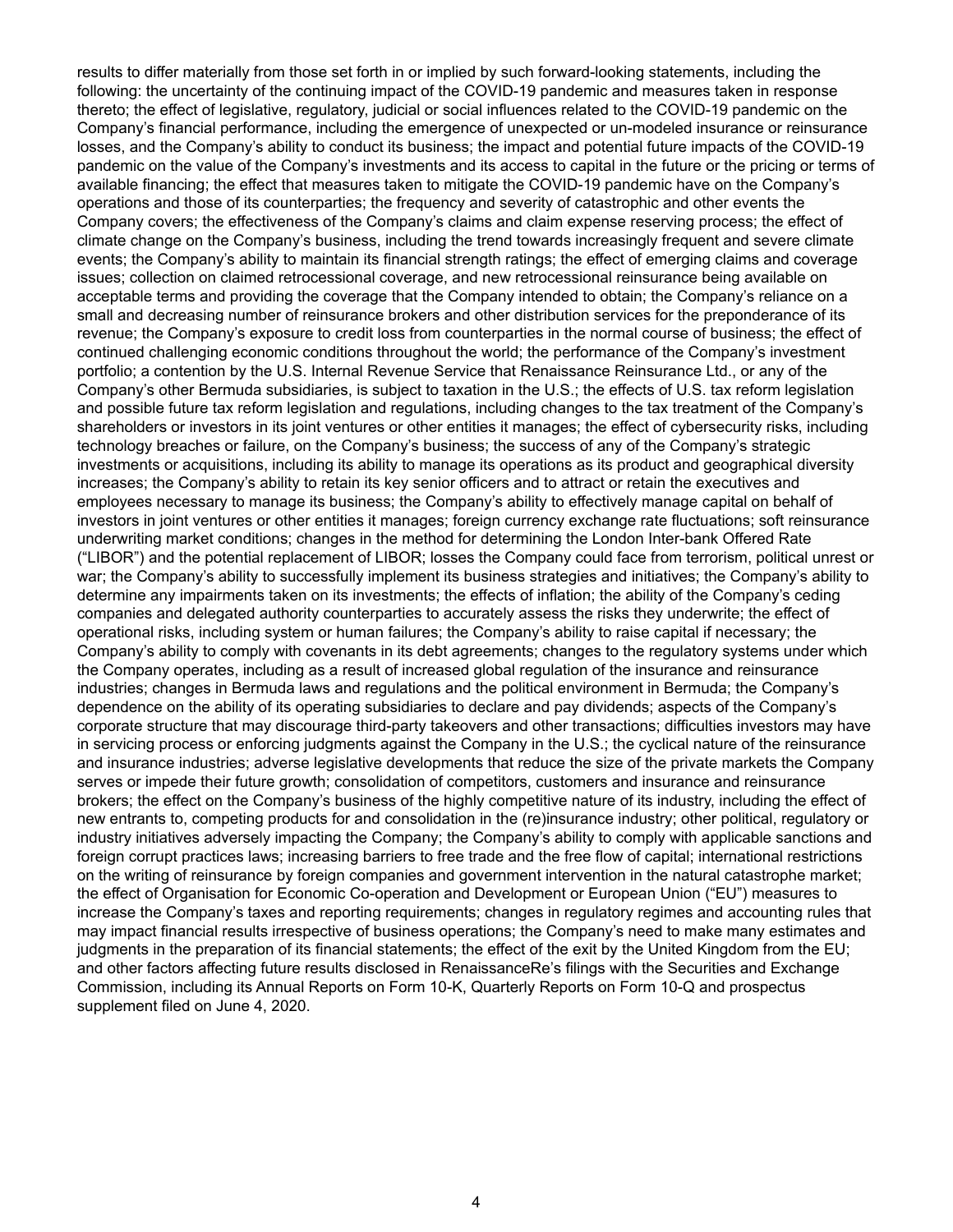## **INVESTOR CONTACT: MEDIA CONTACT:**

Keith McCue **Keil Gunther** Keil Gunther Senior Vice President, Finance & Investor Relations Vice President, Head of Global Marketing & Client RenaissanceRe Holdings Ltd. Communication (441) 239-4830 RenaissanceRe Holdings Ltd.

(441) 239-4932 or Kekst CNC Dawn Dover (212) 521-4800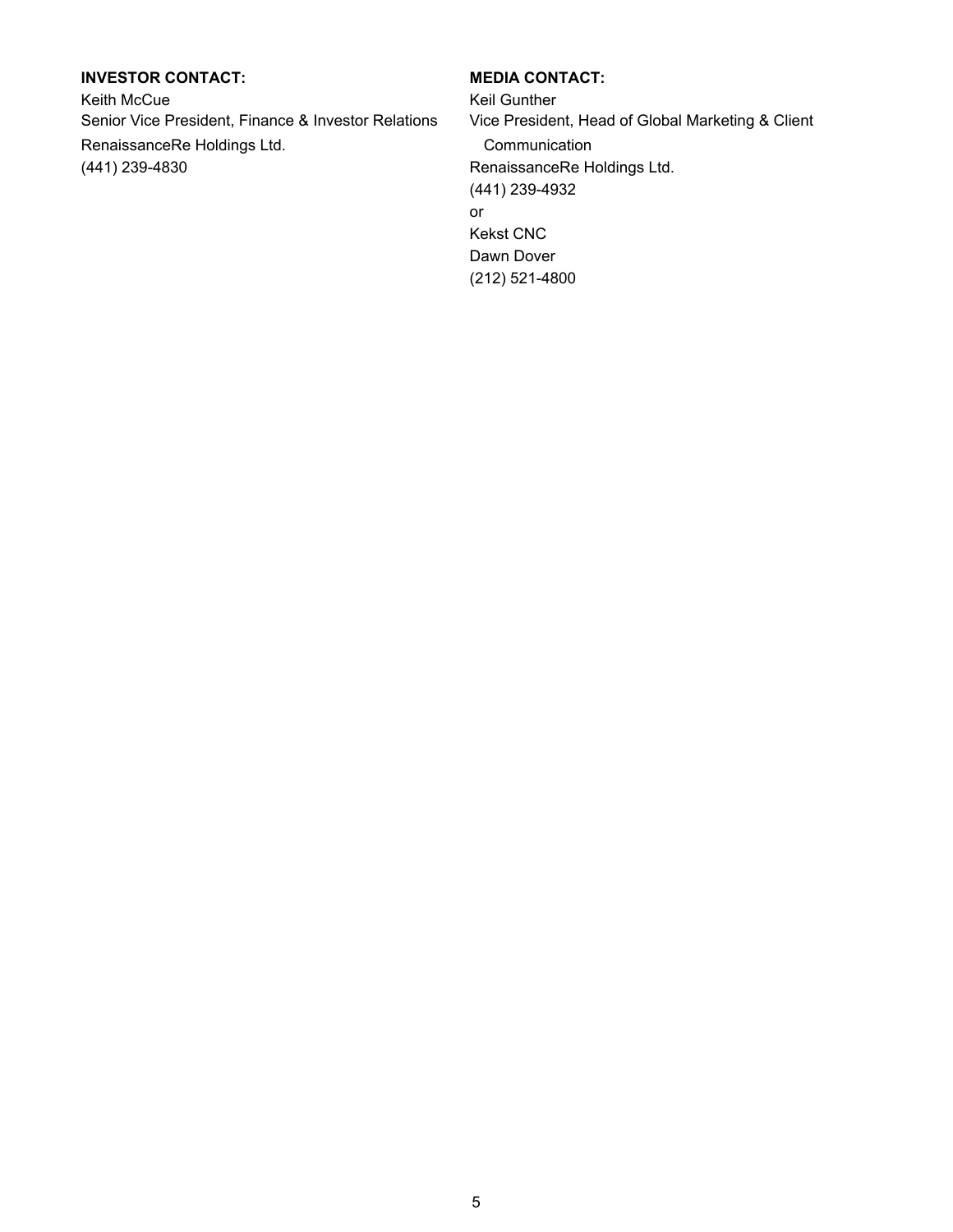# **RenaissanceRe Holdings Ltd. Summary Consolidated Statements of Operations**

(in thousands of United States Dollars, except per share amounts and percentages)

(Unaudited)

|                                                                                               |                         | Three months ended      | Six months ended        |                         |  |
|-----------------------------------------------------------------------------------------------|-------------------------|-------------------------|-------------------------|-------------------------|--|
|                                                                                               | <b>June 30,</b><br>2020 | <b>June 30,</b><br>2019 | <b>June 30,</b><br>2020 | <b>June 30,</b><br>2019 |  |
| <b>Revenues</b>                                                                               |                         |                         |                         |                         |  |
| Gross premiums written                                                                        | \$1,701,872             | \$1,476,908             | \$3,727,593             | \$3,041,203             |  |
| Net premiums written                                                                          | \$1.180.803             | \$1,022,965             | \$2,450,611             | \$1,951,996             |  |
| Increase in unearned premiums                                                                 | (170, 707)              | (111, 463)              | (527, 417)              | (490, 466)              |  |
| Net premiums earned                                                                           | 1,010,096               | 911,502                 | 1,923,194               | 1,461,530               |  |
| Net investment income                                                                         | 89,305                  | 118,588                 | 188,778                 | 200,682                 |  |
| Net foreign exchange (losses) gains                                                           | (7, 195)                | 9,309                   | (12, 923)               | 6,463                   |  |
| Equity in earnings of other ventures                                                          | 9,041                   | 6,812                   | 13,605                  | 11,473                  |  |
| Other (loss) income                                                                           | (1,201)                 | 922                     | (5,637)                 | 4,093                   |  |
| Net realized and unrealized gains on investments                                              | 448,390                 | 191,247                 | 337,683                 | 361,260                 |  |
| <b>Total revenues</b>                                                                         | 1,548,436               | 1,238,380               | 2,444,700               | 2,045,501               |  |
| <b>Expenses</b>                                                                               |                         |                         |                         |                         |  |
| Net claims and claim expenses incurred                                                        | 510,272                 | 453.373                 | 1,081,226               | 680,408                 |  |
| Acquisition expenses                                                                          | 233,610                 | 227,482                 | 444,214                 | 351,433                 |  |
| Operational expenses                                                                          | 49,077                  | 59,814                  | 116,538                 | 104,747                 |  |
| Corporate expenses                                                                            | 11,898                  | 23,847                  | 27,889                  | 62,636                  |  |
| Interest expense                                                                              | 11,842                  | 15,534                  | 26,769                  | 27,288                  |  |
| <b>Total expenses</b>                                                                         | 816,699                 | 780,050                 | 1,696,636               | 1,226,512               |  |
| Income before taxes                                                                           | 731,737                 | 458,330                 | 748,064                 | 818,989                 |  |
| Income tax expense                                                                            | (29, 875)               | (9, 475)                | (21, 029)               | (17,006)                |  |
| <b>Net income</b>                                                                             | 701,862                 | 448,855                 | 727,035                 | 801,983                 |  |
| Net income attributable to noncontrolling interests                                           | (118, 728)              | (71, 812)               | (216, 819)              | (142, 034)              |  |
| Net income attributable to RenaissanceRe                                                      | 583,134                 | 377,043                 | 510,216                 | 659,949                 |  |
| Dividends on preference shares                                                                | (7, 289)                | (9, 189)                | (16, 345)               | (18, 378)               |  |
| Net income available to RenaissanceRe common<br>shareholders                                  | \$575,845               | \$367,854               | \$493,871               | \$ 641,571              |  |
|                                                                                               |                         |                         |                         |                         |  |
| Net income available to RenaissanceRe common shareholders<br>per common share - basic         | \$<br>12.64             | \$<br>8.36              | \$<br>11.04             | \$<br>14.82             |  |
| Net income available to RenaissanceRe common shareholders<br>per common share - diluted       | \$<br>12.63             | \$<br>8.35              | \$<br>11.02             | \$<br>14.81             |  |
| Operating income available to RenaissanceRe common<br>shareholders per common share - diluted | \$<br>4.06              | \$<br>4.47              | \$<br>4.91              | \$<br>8.05              |  |
|                                                                                               | 44,939                  |                         |                         |                         |  |
| Average shares outstanding - basic                                                            |                         | 43,483                  | 44,190                  | 42,774                  |  |
| Average shares outstanding - diluted                                                          | 45,003                  | 43,521                  | 44,253                  | 42,806                  |  |
| Net claims and claim expense ratio                                                            | 50.5 %                  | 49.7 %                  | 56.2 %                  | 46.6 %                  |  |
| Underwriting expense ratio                                                                    | 28.0 %                  | 31.6 %                  | 29.2 %                  | 31.2 %                  |  |
| Combined ratio                                                                                | 78.5 %                  | 81.3 %                  | 85.4 %                  | 77.8 %                  |  |
|                                                                                               |                         |                         |                         |                         |  |
| Return on average common equity - annualized                                                  | 38.5 %                  | 28.9 %                  | 17.1 %                  | 26.4 %                  |  |
| Operating return on average common equity - annualized (1)                                    | 12.7 %                  | 15.6 %                  | 7.8 %                   | 14.4 %                  |  |

(1) See Comments on Regulation G for a reconciliation of non-GAAP financial measures.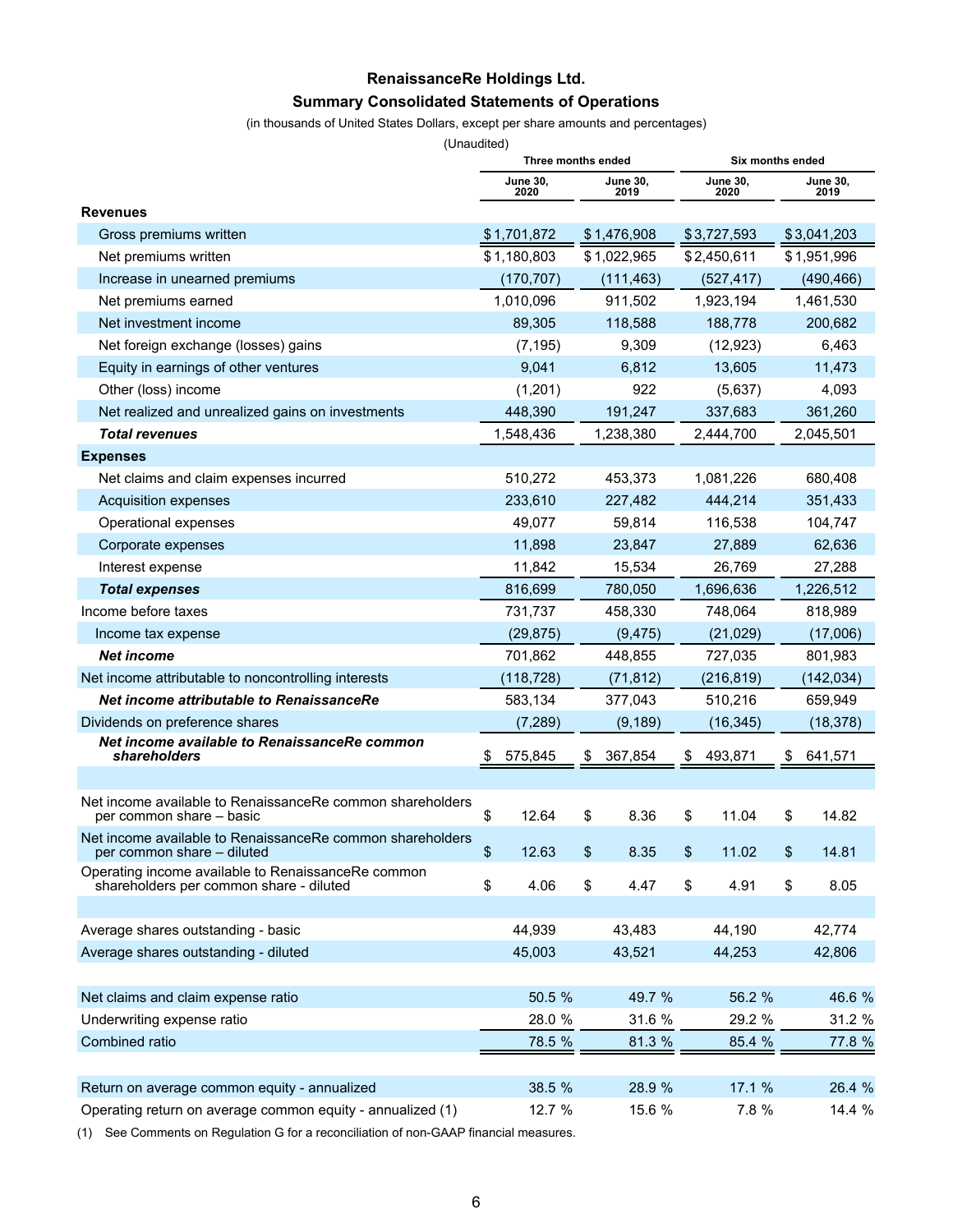# **RenaissanceRe Holdings Ltd.**

# **Summary Consolidated Balance Sheets**

(in thousands of United States Dollars, except per share amounts)

|                                                                      | <b>June 30,</b><br>2020     | December 31,<br>2019 |
|----------------------------------------------------------------------|-----------------------------|----------------------|
| <b>Assets</b>                                                        | (Unaudited)                 | (Audited)            |
| Fixed maturity investments trading, at fair value                    | \$12,495,135                | \$11,171,655         |
| Short term investments, at fair value                                | 5,570,804                   | 4,566,277            |
| Equity investments trading, at fair value                            | 470,087                     | 436,931              |
| Other investments, at fair value                                     | 1,093,338                   | 1,087,377            |
| Investments in other ventures, under equity method                   | 94,285                      | 106,549              |
| Total investments                                                    | 19,723,649                  | 17,368,789           |
| Cash and cash equivalents                                            | 1,185,844                   | 1,379,068            |
| Premiums receivable                                                  | 3,519,965                   | 2,599,896            |
| Prepaid reinsurance premiums                                         | 1,266,203                   | 767,781              |
| Reinsurance recoverable                                              | 2,774,358                   | 2,791,297            |
| Accrued investment income                                            | 70,004                      | 72,461               |
| Deferred acquisition costs and value of business acquired            | 734,286                     | 663,991              |
| Receivable for investments sold                                      | 648,458                     | 78,369               |
| Other assets                                                         | 298,396                     | 346,216              |
| Goodwill and other intangibles                                       | 258,591                     | 262,226              |
| Total assets                                                         | \$30,479,754                | \$26,330,094         |
| Liabilities, Noncontrolling Interests and Shareholders' Equity       |                             |                      |
| <b>Liabilities</b>                                                   |                             |                      |
| Reserve for claims and claim expenses                                | $\mathfrak{S}$<br>9,365,469 | 9,384,349<br>-S      |
| Unearned premiums                                                    | 3,549,641                   | 2,530,975            |
| Debt                                                                 | 1,135,216                   | 1,384,105            |
| Reinsurance balances payable                                         | 4,094,027                   | 2,830,691            |
| Payable for investments purchased                                    | 1,259,116                   | 225,275              |
| <b>Other liabilities</b>                                             | 342,014                     | 932,024              |
| <b>Total liabilities</b>                                             | 19,745,483                  | 17,287,419           |
| Redeemable noncontrolling interest                                   | 3,387,099                   | 3,071,308            |
| <b>Shareholders' Equity</b>                                          |                             |                      |
| Preference shares                                                    | 525,000                     | 650,000              |
| Common shares                                                        | 50,811                      | 44,148               |
| Additional paid-in capital                                           | 1,602,738                   | 568,277              |
| Accumulated other comprehensive loss                                 | (3,066)                     | (1,939)              |
| Retained earnings                                                    | 5,171,689                   | 4,710,881            |
| Total shareholders' equity attributable to RenaissanceRe             | 7,347,172                   | 5,971,367            |
| Total liabilities, noncontrolling interests and shareholders' equity | \$30,479,754                | \$26,330,094         |
|                                                                      |                             |                      |
| Book value per common share                                          | 134.27 \$<br>\$             | 120.53               |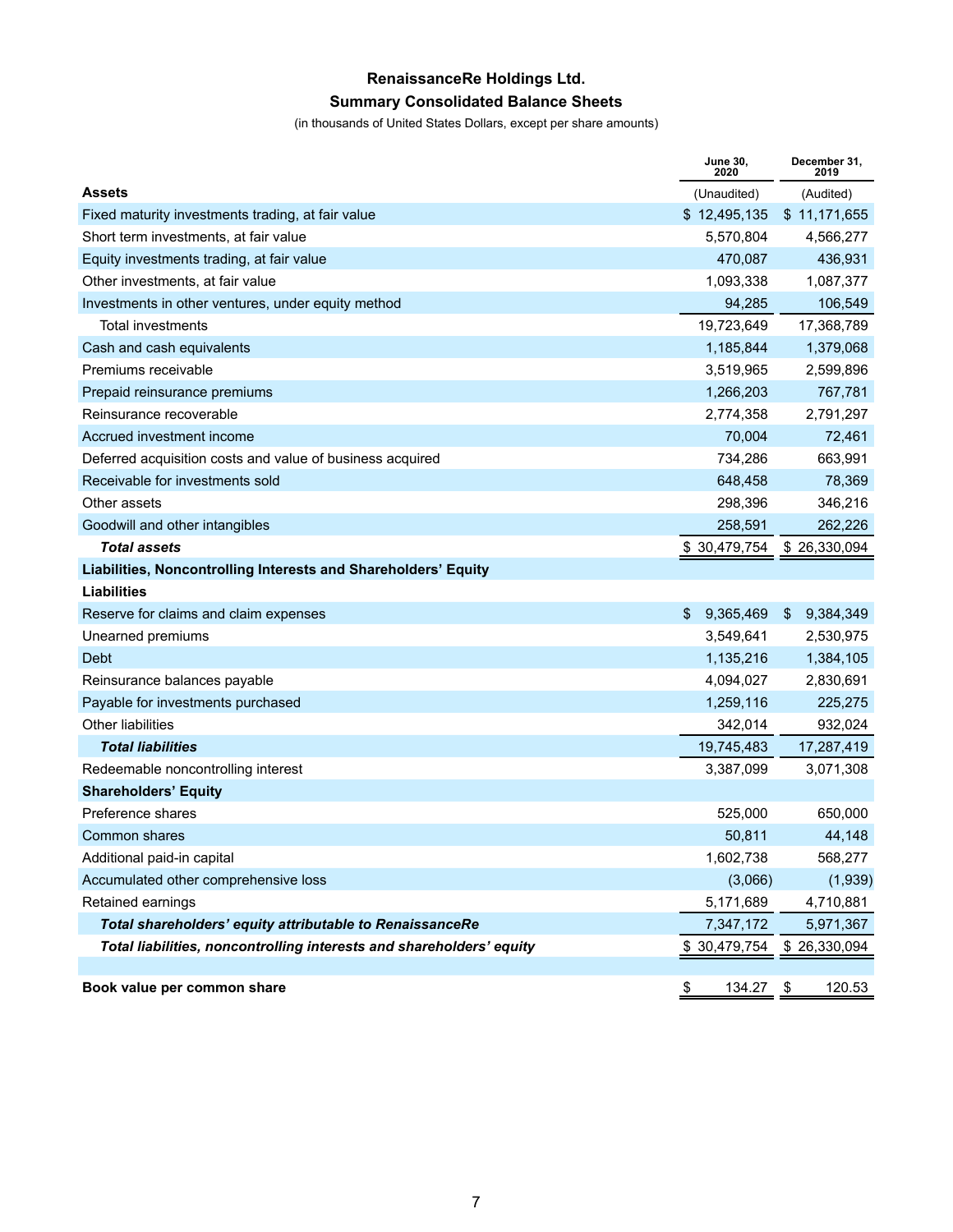## **RenaissanceRe Holdings Ltd. Supplemental Financial Data - Segment Information**

## (in thousands of United States Dollars, except percentages)

(Unaudited)

|                                                                | Three months ended June 30, 2020 |           |    |                                  |    |                          |                         |              |  |
|----------------------------------------------------------------|----------------------------------|-----------|----|----------------------------------|----|--------------------------|-------------------------|--------------|--|
|                                                                | Property                         |           |    | Casualty and<br><b>Specialty</b> |    | Other                    |                         | <b>Total</b> |  |
| Gross premiums written                                         | \$                               | 1,042,536 | \$ | 659,336                          | \$ | $\overline{\phantom{0}}$ | \$                      | 1,701,872    |  |
| Net premiums written                                           | $\overline{\mathbb{S}}$          | 704.138   |    | 476,665                          |    |                          | $\overline{\mathbb{s}}$ | 1.180.803    |  |
| Net premiums earned                                            |                                  | 491,116   |    | 518,980                          | \$ |                          | \$                      | 1,010,096    |  |
| Net claims and claim expenses incurred                         |                                  | 164,050   |    | 346,266                          |    | (44)                     |                         | 510,272      |  |
| Acquisition expenses                                           |                                  | 94.772    |    | 138,837                          |    | 1                        |                         | 233,610      |  |
| Operational expenses                                           |                                  | 31.656    |    | 17,422                           |    | (1)                      |                         | 49.077       |  |
| Underwriting income                                            | \$                               | 200,638   | \$ | 16,455                           | \$ | 44                       |                         | 217,137      |  |
| Net investment income                                          |                                  |           |    |                                  |    | 89,305                   |                         | 89,305       |  |
| Net foreign exchange losses                                    |                                  |           |    |                                  |    | (7, 195)                 |                         | (7, 195)     |  |
| Equity in earnings of other ventures                           |                                  |           |    |                                  |    | 9,041                    |                         | 9,041        |  |
| Other loss                                                     |                                  |           |    |                                  |    | (1,201)                  |                         | (1,201)      |  |
| Net realized and unrealized gains on investments               |                                  |           |    |                                  |    | 448,390                  |                         | 448,390      |  |
| Corporate expenses                                             |                                  |           |    |                                  |    | (11, 898)                |                         | (11, 898)    |  |
| Interest expense                                               |                                  |           |    |                                  |    | (11, 842)                |                         | (11, 842)    |  |
| Income before taxes and redeemable noncontrolling interests    |                                  |           |    |                                  |    |                          |                         | 731,737      |  |
| Income tax expense                                             |                                  |           |    |                                  |    | (29, 875)                |                         | (29, 875)    |  |
| Net income attributable to redeemable noncontrolling interests |                                  |           |    |                                  |    | (118, 728)               |                         | (118, 728)   |  |
| Dividends on preference shares                                 |                                  |           |    |                                  |    | (7, 289)                 |                         | (7, 289)     |  |
| Net income available to RenaissanceRe common shareholders      |                                  |           |    |                                  |    |                          | S                       | 575,845      |  |
|                                                                |                                  |           |    |                                  |    |                          |                         |              |  |
| Net claims and claim expenses incurred - current accident year | \$                               | 170.614   | \$ | 355,064                          | \$ |                          | \$                      | 525,678      |  |
| Net claims and claim expenses incurred - prior accident years  |                                  | (6, 564)  |    | (8,798)                          |    | (44)                     |                         | (15, 406)    |  |
| Net claims and claim expenses incurred - total                 | \$.                              | 164.050   | \$ | 346.266                          | \$ | (44)                     | \$                      | 510,272      |  |
|                                                                |                                  |           |    |                                  |    |                          |                         |              |  |
| Net claims and claim expense ratio - current accident year     |                                  | 34.7 %    |    | 68.4 %                           |    |                          |                         | 52.0 %       |  |
| Net claims and claim expense ratio - prior accident years      |                                  | (1.3)%    |    | (1.7)%                           |    |                          |                         | (1.5)%       |  |
| Net claims and claim expense ratio - calendar year             |                                  | 33.4 %    |    | 66.7 %                           |    |                          |                         | 50.5 %       |  |
| Underwriting expense ratio                                     |                                  | 25.7 %    |    | 30.1 %                           |    |                          |                         | 28.0 %       |  |
| Combined ratio                                                 |                                  | 59.1 %    |    | 96.8 %                           |    |                          |                         | 78.5 %       |  |

|                                                                | Three months ended June 30, 2019 |         |                                  |           |                         |           |               |           |
|----------------------------------------------------------------|----------------------------------|---------|----------------------------------|-----------|-------------------------|-----------|---------------|-----------|
|                                                                | Property                         |         | Casualty and<br><b>Specialty</b> |           | Other                   |           |               | Total     |
| Gross premiums written                                         | \$                               | 839.200 | $\mathfrak{s}$                   | 637,708   | $\sqrt[6]{3}$           |           | \$            | 1,476,908 |
| Net premiums written                                           |                                  | 544,115 |                                  | 478,850   | 7                       |           | \$            | 1,022,965 |
| Net premiums earned                                            | $\overline{\mathsf{s}}$          | 425.013 | $\overline{\$}$                  | 486,489   | Ŝ.                      |           | Ŝ             | 911,502   |
| Net claims and claim expenses incurred                         |                                  | 146.874 |                                  | 306.501   |                         | (2)       |               | 453,373   |
| <b>Acquisition expenses</b>                                    |                                  | 89,711  |                                  | 137,963   |                         | (192)     |               | 227,482   |
| Operational expenses                                           |                                  | 36,764  |                                  | 23,016    |                         | 34        |               | 59.814    |
| Underwriting income                                            | \$                               | 151,664 | $\sqrt[6]{3}$                    | 19,009    | $\sqrt[6]{\frac{1}{2}}$ | 160       |               | 170,833   |
| Net investment income                                          |                                  |         |                                  |           |                         | 118,588   |               | 118,588   |
| Net foreign exchange gains                                     |                                  |         |                                  |           |                         | 9,309     |               | 9,309     |
| Equity in earnings of other ventures                           |                                  |         |                                  |           |                         | 6,812     |               | 6.812     |
| Other income                                                   |                                  |         |                                  |           |                         | 922       |               | 922       |
| Net realized and unrealized gains on investments               |                                  |         |                                  |           |                         | 191,247   |               | 191,247   |
| Corporate expenses                                             |                                  |         |                                  |           |                         | (23, 847) |               | (23, 847) |
| Interest expense                                               |                                  |         |                                  |           |                         | (15, 534) |               | (15, 534) |
| Income before taxes and redeemable noncontrolling interests    |                                  |         |                                  |           |                         |           |               | 458,330   |
| Income tax expense                                             |                                  |         |                                  |           |                         | (9, 475)  |               | (9, 475)  |
| Net income attributable to redeemable noncontrolling interests |                                  |         |                                  |           |                         | (71, 812) |               | (71, 812) |
| Dividends on preference shares                                 |                                  |         |                                  |           |                         | (9, 189)  |               | (9, 189)  |
| Net income available to RenaissanceRe common shareholders      |                                  |         |                                  |           |                         |           |               | 367,854   |
|                                                                |                                  |         |                                  |           |                         |           |               |           |
| Net claims and claim expenses incurred - current accident year | $\mathbf{\$}$                    | 136,111 | \$                               | 317.029   | $\sqrt[6]{3}$           |           | \$            | 453.140   |
| Net claims and claim expenses incurred - prior accident years  |                                  | 10,763  |                                  | (10, 528) |                         | (2)       |               | 233       |
| Net claims and claim expenses incurred - total                 | \$                               | 146,874 | $\sqrt[6]{3}$                    | 306,501   | $\sqrt[6]{3}$           | (2)       | $\frac{1}{2}$ | 453,373   |
|                                                                |                                  |         |                                  |           |                         |           |               |           |
| Net claims and claim expense ratio - current accident year     |                                  | 32.0 %  |                                  | 65.2 %    |                         |           |               | 49.7 %    |
| Net claims and claim expense ratio - prior accident years      |                                  | 2.6 %   |                                  | (2.2)%    |                         |           |               | $-$ %     |
| Net claims and claim expense ratio - calendar year             |                                  | 34.6 %  |                                  | 63.0 %    |                         |           |               | 49.7 %    |
| Underwriting expense ratio                                     |                                  | 29.7 %  |                                  | 33.1 %    |                         |           |               | 31.6 %    |
| Combined ratio                                                 |                                  | 64.3 %  |                                  | 96.1 %    |                         |           |               | 81.3 %    |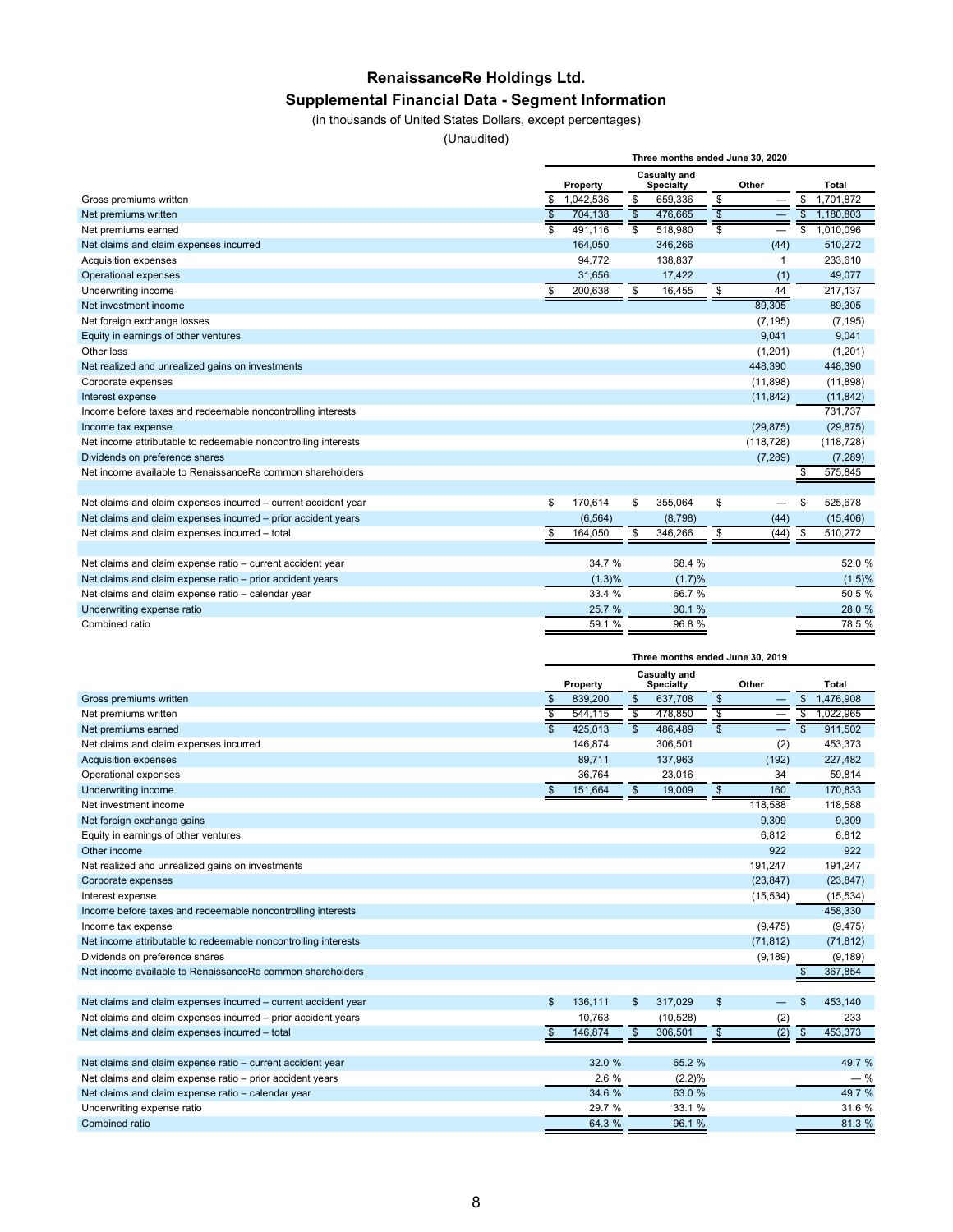# **RenaissanceRe Holdings Ltd.**

# **Supplemental Financial Data - Segment Information**

(in thousands of United States Dollars, except percentages)

(Unaudited)

|                                                                | Six months ended June 30, 2020 |           |                         |                                         |                         |                   |    |             |
|----------------------------------------------------------------|--------------------------------|-----------|-------------------------|-----------------------------------------|-------------------------|-------------------|----|-------------|
|                                                                | Property                       |           |                         | <b>Casualty and</b><br><b>Specialty</b> | Other                   |                   |    | Total       |
| Gross premiums written                                         | \$                             | 2,263,062 | \$                      | 1,464,531                               | \$                      |                   | \$ | 3,727,593   |
| Net premiums written                                           | $\overline{\mathbb{s}}$        | 1.378.719 | $\overline{\mathbb{S}}$ | 1,071,892                               | $\overline{\mathbb{S}}$ | $\qquad \qquad -$ | \$ | 2,450,611   |
| Net premiums earned                                            | $\overline{s}$                 | 912.451   | \$                      | 1,010,743                               |                         |                   | \$ | 1,923,194   |
| Net claims and claim expenses incurred                         |                                | 308.902   |                         | 772,475                                 |                         | (151)             |    | 1,081,226   |
| <b>Acquisition expenses</b>                                    |                                | 180,123   |                         | 264,090                                 |                         | 1                 |    | 444,214     |
| Operational expenses                                           |                                | 75.663    |                         | 40.876                                  |                         | (1)               |    | 116.538     |
| Underwriting income (loss)                                     | \$                             | 347,763   | \$                      | (66, 698)                               | \$                      | 151               |    | 281,216     |
| Net investment income                                          |                                |           |                         |                                         |                         | 188,778           |    | 188,778     |
| Net foreign exchange losses                                    |                                |           |                         |                                         |                         | (12, 923)         |    | (12, 923)   |
| Equity in earnings of other ventures                           |                                |           |                         |                                         |                         | 13,605            |    | 13,605      |
| Other loss                                                     |                                |           |                         |                                         |                         | (5,637)           |    | (5,637)     |
| Net realized and unrealized gains on investments               |                                |           |                         |                                         |                         | 337,683           |    | 337,683     |
| Corporate expenses                                             |                                |           |                         |                                         |                         | (27, 889)         |    | (27, 889)   |
| Interest expense                                               |                                |           |                         |                                         |                         | (26, 769)         |    | (26, 769)   |
| Income before taxes and redeemable noncontrolling interests    |                                |           |                         |                                         |                         |                   |    | 748.064     |
| Income tax expense                                             |                                |           |                         |                                         |                         | (21, 029)         |    | (21, 029)   |
| Net income attributable to redeemable noncontrolling interests |                                |           |                         |                                         |                         | (216, 819)        |    | (216, 819)  |
| Dividends on preference shares                                 |                                |           |                         |                                         |                         | (16, 345)         |    | (16, 345)   |
| Net income attributable to RenaissanceRe common shareholders   |                                |           |                         |                                         |                         |                   | S  | 493,871     |
|                                                                |                                |           |                         |                                         |                         |                   |    |             |
| Net claims and claim expenses incurred - current accident year | \$                             | 301,458   | \$                      | 781,274                                 | \$                      |                   | \$ | 1,082,732   |
| Net claims and claim expenses incurred - prior accident years  |                                | 7,444     |                         | (8,799)                                 |                         | (151)             |    | (1,506)     |
| Net claims and claim expenses incurred - total                 | \$                             | 308,902   | \$                      | 772,475                                 | \$                      | (151)             |    | \$1,081,226 |
|                                                                |                                |           |                         |                                         |                         |                   |    |             |
| Net claims and claim expense ratio - current accident year     |                                | 33.0 %    |                         | 77.3 %                                  |                         |                   |    | 56.3 %      |
| Net claims and claim expense ratio - prior accident years      |                                | 0.9%      |                         | (0.9)%                                  |                         |                   |    | (0.1)%      |
| Net claims and claim expense ratio - calendar year             |                                | 33.9 %    |                         | 76.4 %                                  |                         |                   |    | 56.2 %      |
| Underwriting expense ratio                                     |                                | 28.0 %    |                         | 30.2 %                                  |                         |                   |    | 29.2 %      |
| Combined ratio                                                 |                                | 61.9%     |                         | 106.6 %                                 |                         |                   |    | 85.4 %      |

|                                                                | Six months ended June 30, 2019 |           |                                  |           |                         |            |               |            |
|----------------------------------------------------------------|--------------------------------|-----------|----------------------------------|-----------|-------------------------|------------|---------------|------------|
|                                                                | Property                       |           | Casualty and<br><b>Specialty</b> |           | Other                   |            |               | Total      |
| Gross premiums written                                         | \$.                            | 1.871.584 | \$                               | 1.169.619 | $\sqrt[6]{\frac{1}{2}}$ |            | \$            | 3.041.203  |
| Net premiums written                                           | \$                             | 1,108,345 |                                  | 843,651   | \$                      |            | \$            | 1,951,996  |
| Net premiums earned                                            |                                | 715.758   | \$                               | 745.772   | Ŝ.                      |            | \$            | 1,461,530  |
| Net claims and claim expenses incurred                         |                                | 202,957   |                                  | 477,434   |                         | 17         |               | 680,408    |
| <b>Acquisition expenses</b>                                    |                                | 143,450   |                                  | 208,175   |                         | (192)      |               | 351,433    |
| Operational expenses                                           |                                | 65,308    |                                  | 39,405    |                         | 34         |               | 104,747    |
| Underwriting income                                            | \$                             | 304,043   | \$                               | 20,758    | $\frac{1}{2}$           | 141        |               | 324,942    |
| Net investment income                                          |                                |           |                                  |           |                         | 200,682    |               | 200,682    |
| Net foreign exchange gains                                     |                                |           |                                  |           |                         | 6,463      |               | 6,463      |
| Equity in earnings of other ventures                           |                                |           |                                  |           |                         | 11,473     |               | 11,473     |
| Other income                                                   |                                |           |                                  |           |                         | 4,093      |               | 4,093      |
| Net realized and unrealized gains on investments               |                                |           |                                  |           |                         | 361.260    |               | 361,260    |
| Corporate expenses                                             |                                |           |                                  |           |                         | (62, 636)  |               | (62, 636)  |
| Interest expense                                               |                                |           |                                  |           |                         | (27, 288)  |               | (27, 288)  |
| Income before taxes and redeemable noncontrolling interests    |                                |           |                                  |           |                         |            |               | 818,989    |
| Income tax expense                                             |                                |           |                                  |           |                         | (17,006)   |               | (17,006)   |
| Net income attributable to redeemable noncontrolling interests |                                |           |                                  |           |                         | (142, 034) |               | (142, 034) |
| Dividends on preference shares                                 |                                |           |                                  |           |                         | (18, 378)  |               | (18, 378)  |
| Net income available to RenaissanceRe common shareholders      |                                |           |                                  |           |                         |            |               | 641,571    |
|                                                                |                                |           |                                  |           |                         |            |               |            |
| Net claims and claim expenses incurred – current accident year | $\mathfrak{s}$                 | 190.317   | \$                               | 494.164   | $\sqrt[6]{3}$           |            | \$            | 684,481    |
| Net claims and claim expenses incurred - prior accident years  |                                | 12,640    |                                  | (16, 730) |                         | 17         |               | (4,073)    |
| Net claims and claim expenses incurred - total                 | $\mathfrak{s}$                 | 202,957   | $\mathfrak{s}$                   | 477,434   | $\mathfrak{s}$          | 17         | $\sqrt[6]{3}$ | 680,408    |
|                                                                |                                |           |                                  |           |                         |            |               |            |
| Net claims and claim expense ratio - current accident year     |                                | 26.6 %    |                                  | 66.3 %    |                         |            |               | 46.8%      |
| Net claims and claim expense ratio - prior accident years      |                                | 1.8 %     |                                  | $(2.3)\%$ |                         |            |               | (0.2)%     |
| Net claims and claim expense ratio - calendar year             |                                | 28.4 %    |                                  | 64.0 %    |                         |            |               | 46.6 %     |
| Underwriting expense ratio                                     |                                | 29.1 %    |                                  | 33.2 %    |                         |            |               | 31.2 %     |
| Combined ratio                                                 |                                | 57.5 %    |                                  | 97.2 %    |                         |            |               | 77.8 %     |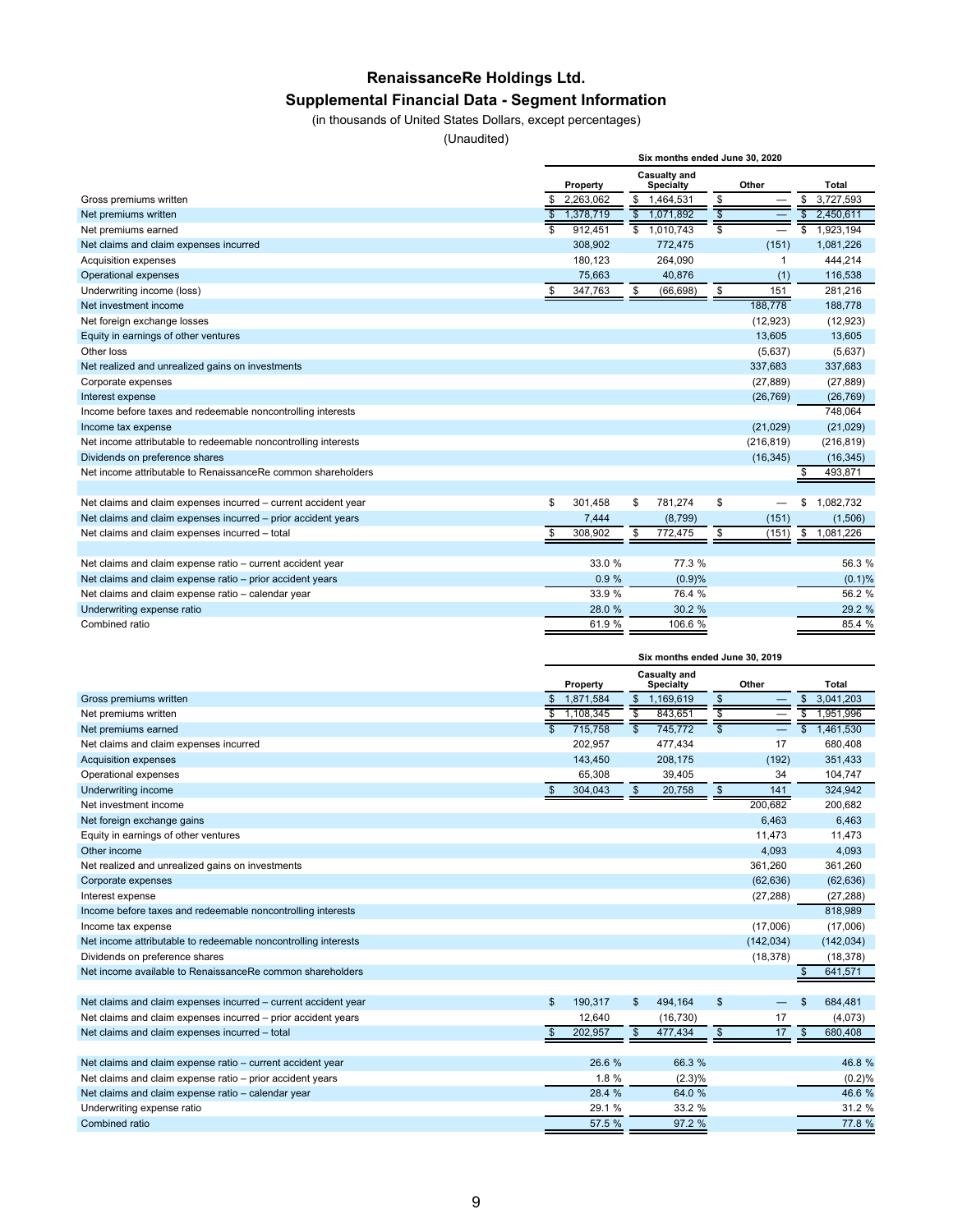## **RenaissanceRe Holdings Ltd. Supplemental Financial Data - Gross Premiums Written**

(in thousands of United States Dollars)

(Unaudited)

|                                                       | Three months ended      |           |    |                         |     | Six months ended        |     |                         |  |
|-------------------------------------------------------|-------------------------|-----------|----|-------------------------|-----|-------------------------|-----|-------------------------|--|
|                                                       | <b>June 30,</b><br>2020 |           |    | <b>June 30.</b><br>2019 |     | <b>June 30.</b><br>2020 |     | <b>June 30.</b><br>2019 |  |
| <b>Property Segment</b>                               |                         |           |    |                         |     |                         |     |                         |  |
| Catastrophe                                           | \$                      | 711,786   | \$ | 602.656                 | \$  | 1,647,976               | \$  | 1,447,869               |  |
| Other property                                        |                         | 330,750   |    | 236,544                 |     | 615,086                 |     | 423,715                 |  |
| Property segment gross premiums written               |                         | 1,042,536 |    | 839,200                 |     | 2,263,062               | \$. | 1,871,584               |  |
|                                                       |                         |           |    |                         |     |                         |     |                         |  |
| <b>Casualty and Specialty Segment</b>                 |                         |           |    |                         |     |                         |     |                         |  |
| General casualty (1)                                  | \$                      | 206.666   | \$ | 258.357                 | \$  | 453.333                 | \$  | 411,691                 |  |
| Professional liability (2)                            |                         | 222,737   |    | 167,206                 |     | 453.224                 |     | 316,583                 |  |
| Financial lines (3)                                   |                         | 101,635   |    | 91.202                  |     | 248,714                 |     | 218,558                 |  |
| Other $(4)$                                           |                         | 128,298   |    | 120,943                 |     | 309.260                 |     | 222,787                 |  |
| Casualty and Specialty segment gross premiums written | S                       | 659,336   | S. | 637,708                 | \$. | 1,464,531               | \$  | 1,169,619               |  |

(1) Includes automobile liability, casualty clash, employer's liability, umbrella or excess casualty, workers' compensation and general liability.

(2) Includes directors and officers, medical malpractice, and professional indemnity.

(3) Includes financial guaranty, mortgage guaranty, political risk, surety and trade credit.

(4) Includes accident and health, agriculture, aviation, cyber, energy, marine, satellite and terrorism. Lines of business such as regional multiline and whole account may have characteristics of various other classes of business, and are allocated accordingly.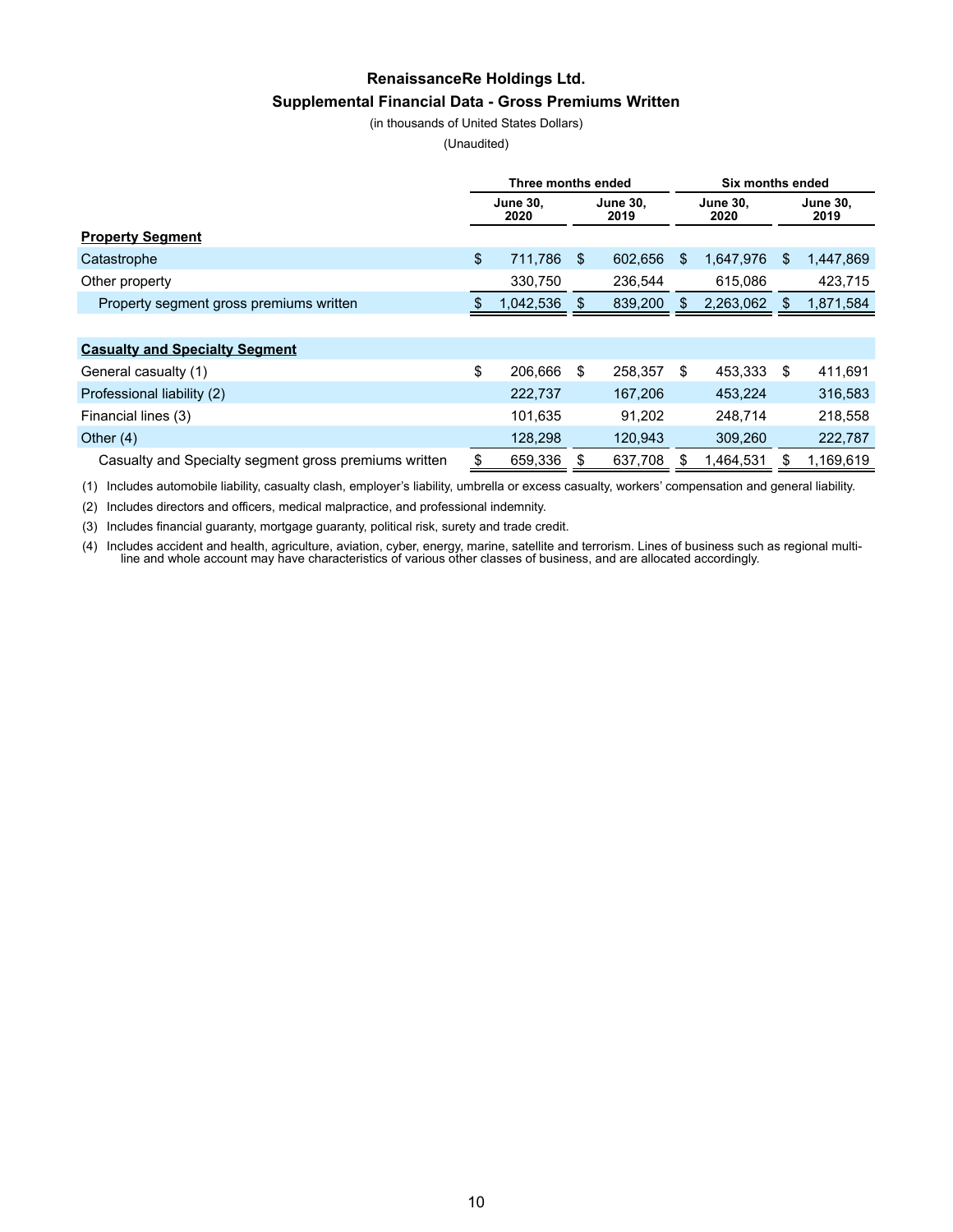# **RenaissanceRe Holdings Ltd. Supplemental Financial Data - Total Investment Result**

(in thousands of United States Dollars, except percentages)

(Unaudited)

|                                                  |                | Three months ended      |                | Six months ended        |                         |           |                |                         |
|--------------------------------------------------|----------------|-------------------------|----------------|-------------------------|-------------------------|-----------|----------------|-------------------------|
|                                                  |                | <b>June 30,</b><br>2020 |                | <b>June 30,</b><br>2019 | <b>June 30,</b><br>2020 |           |                | <b>June 30,</b><br>2019 |
| Fixed maturity investments trading               | $\mathfrak{L}$ | 69,943                  | $\mathfrak{S}$ | 88,106                  | $\mathbb{S}$            | 143,281   | $\mathfrak{L}$ | 149,589                 |
| Short term investments                           |                | 6,049                   |                | 17,807                  |                         | 18,141    |                | 29,651                  |
| Equity investments trading                       |                | 1,666                   |                | 916                     |                         | 3,217     |                | 1,943                   |
| Other investments                                |                |                         |                |                         |                         |           |                |                         |
| Catastrophe bonds                                |                | 13,519                  |                | 11,781                  |                         | 27,658    |                | 20,472                  |
| Other                                            |                | 1,107                   |                | 1,914                   |                         | 2,736     |                | 3,554                   |
| Cash and cash equivalents                        |                | 837                     |                | 2,306                   |                         | 2,341     |                | 3,823                   |
|                                                  |                | 93,121                  |                | 122,830                 |                         | 197,374   |                | 209,032                 |
| Investment expenses                              |                | (3,816)                 |                | (4,242)                 |                         | (8,596)   |                | (8,350)                 |
| Net investment income                            |                | 89,305                  |                | 118,588                 |                         | 188,778   |                | 200,682                 |
|                                                  |                |                         |                |                         |                         |           |                |                         |
| Net realized and unrealized gains (losses) on:   |                |                         |                |                         |                         |           |                |                         |
| Fixed maturity investments trading (1)           |                | 322,711                 |                | 171.920                 |                         | 423,932   |                | 288,621                 |
| Equity investments trading (1)                   |                | 113,506                 |                | 22,083                  |                         | (38, 376) |                | 76,027                  |
| Other investments                                |                |                         |                |                         |                         |           |                |                         |
| Catastrophe bonds                                |                | 4,452                   |                | (11, 902)               |                         | (9,900)   |                | (14, 112)               |
| Other                                            |                | 7,721                   |                | 9,146                   |                         | (37, 973) |                | 10,724                  |
| Net realized and unrealized gains on investments |                | 448,390                 |                | 191,247                 |                         | 337,683   |                | 361,260                 |
| <b>Total investment result</b>                   |                | 537,695                 | \$             | 309,835                 | \$                      | 526,461   | \$             | 561,942                 |
|                                                  |                |                         |                |                         |                         |           |                |                         |
| Total investment return - annualized             |                | 11.8 %                  |                | 8.0%                    |                         | 5.8%      |                | 7.3%                    |

(1) Net realized and unrealized gains (losses) on fixed maturity investments trading includes the impacts of interest rate futures, interest rate swaps, credit default swaps and total return swaps. Net realized gains (losses) on equity investments trading includes the impact of equity futures.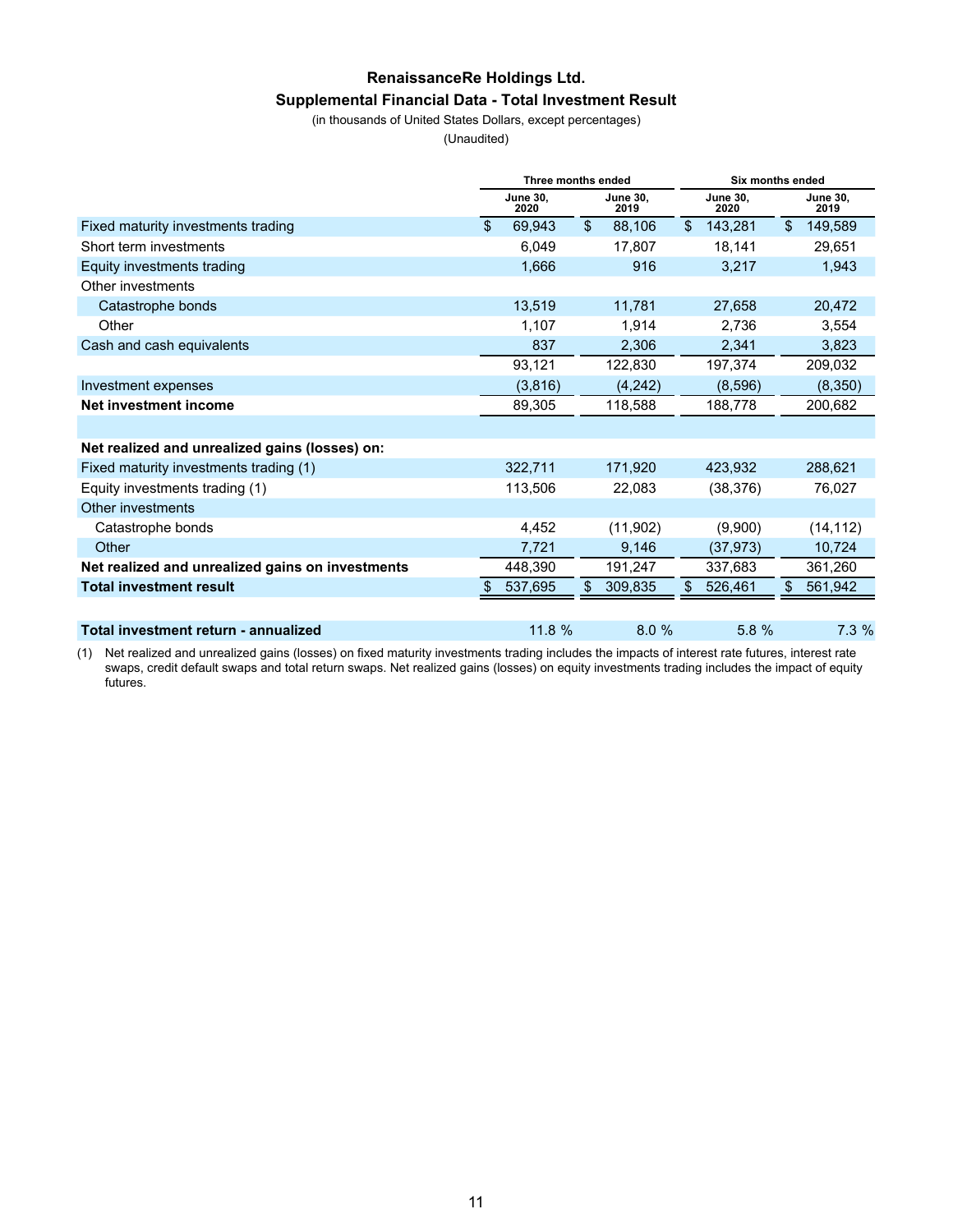## **Comments on Regulation G**

In addition to the GAAP financial measures set forth in this Press Release, the Company has included certain non-GAAP financial measures within the meaning of Regulation G. The Company has provided these financial measures in previous investor communications and the Company's management believes that these measures are important to investors and other interested persons, and that investors and such other persons benefit from having a consistent basis for comparison between quarters and for comparison with other companies within the industry. These measures may not, however, be comparable to similarly titled measures used by companies outside of the insurance industry. Investors are cautioned not to place undue reliance on these non-GAAP measures in assessing the Company's overall financial performance.

## **Operating Income Available to RenaissanceRe Common Shareholders and Operating Return on Average Common Equity - Annualized**

The Company uses "operating income available to RenaissanceRe common shareholders" as a measure to evaluate the underlying fundamentals of its operations and believes it to be a useful measure of its corporate performance. "Operating income available to RenaissanceRe common shareholders" as used herein differs from "net income available to RenaissanceRe common shareholders," which the Company believes is the most directly comparable GAAP measure, by the exclusion of net realized and unrealized gains and losses on investments, excluding other investments - catastrophe bonds, net foreign exchange gains and losses, transaction and integration expenses associated with the acquisition of TMR, the income tax expense or benefit associated with these adjustments and the portion of these adjustments attributable to the Company's redeemable noncontrolling interests." The Company's management believes that "operating income available to RenaissanceRe common shareholders" is useful to investors because it more accurately measures and predicts the Company's results of operations by removing the variability arising from: fluctuations in the fair value of the Company's fixed maturity investment portfolio, equity investments trading, other investments (excluding catastrophe bonds) and investmentsrelated derivatives; fluctuations in foreign exchange rates; certain transaction and integration expenses associated with the acquisition of TMR; the associated income tax expense or benefit of these adjustments; and the portion of these adjustments attributable to the Company's redeemable noncontrolling interests. The Company also uses "operating income available to RenaissanceRe common shareholders" to calculate "operating income available to RenaissanceRe common shareholders per common share - diluted" and "operating return on average common equity - annualized." The following table is a reconciliation of: (1) net income available to RenaissanceRe common shareholders to "operating income available to RenaissanceRe common shareholders"; (2) net income available to RenaissanceRe common shareholders per common share - diluted to "operating income available to RenaissanceRe common shareholders per common share - diluted"; and (3) return on average common equity annualized to "operating return on average common equity - annualized." Comparative information for all prior periods has been updated to conform to the current methodology and presentation.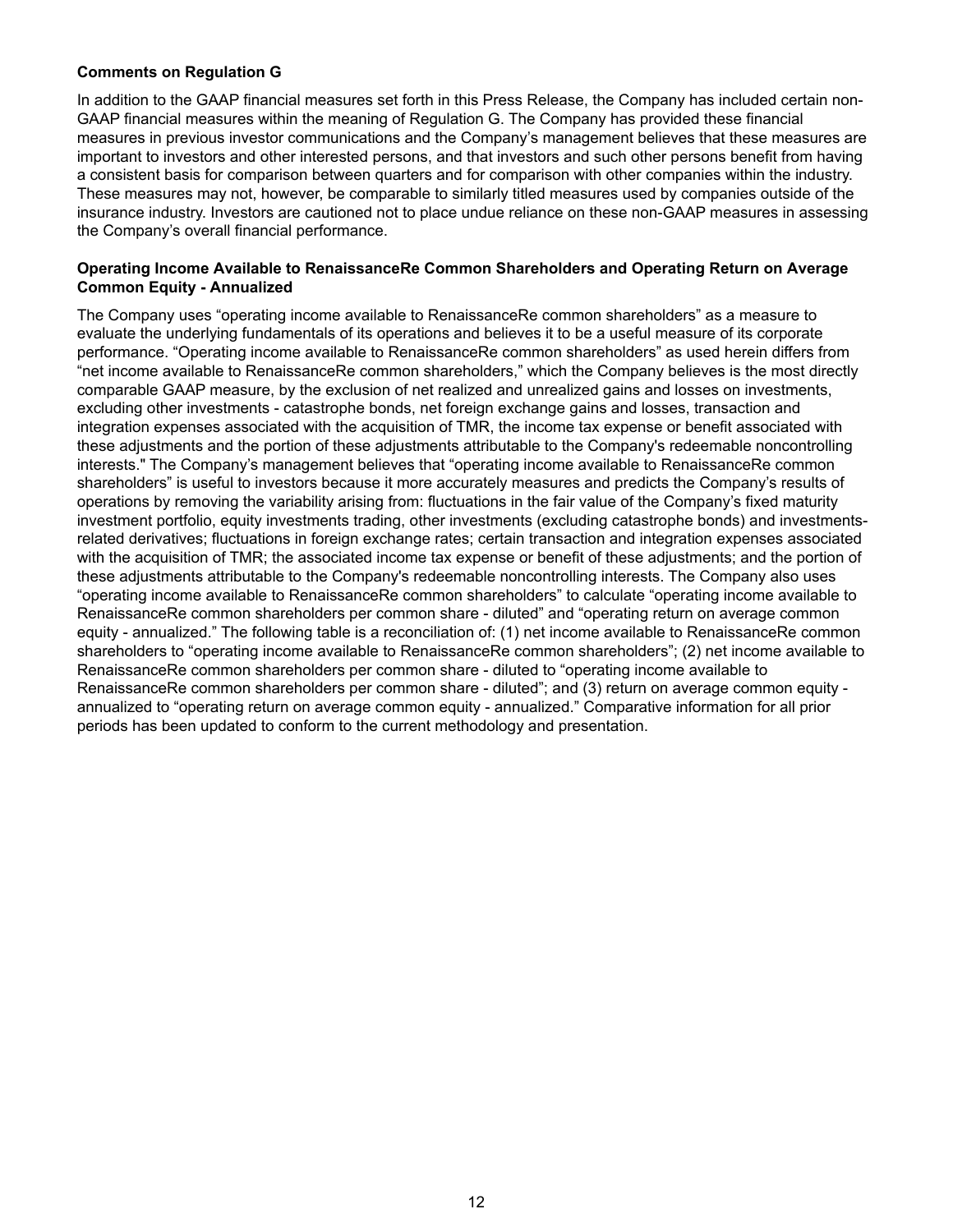|                                                                                                                        | Three months ended |                         |    |                         |                  | <b>Six months ended</b> |                  |  |  |
|------------------------------------------------------------------------------------------------------------------------|--------------------|-------------------------|----|-------------------------|------------------|-------------------------|------------------|--|--|
| (in thousands of United States Dollars, except per share amounts and<br>percentages)                                   |                    | <b>June 30,</b><br>2020 |    | <b>June 30.</b><br>2019 | June 30.<br>2020 |                         | June 30.<br>2019 |  |  |
| Net income available to RenaissanceRe common shareholders                                                              | \$                 | 575,845                 | \$ | 367,854                 | \$<br>493,871    | \$                      | 641,571          |  |  |
| Adjustment for net realized and unrealized gains on<br>investments, excluding other investments - catastrophe<br>bonds |                    | (443, 938)              |    | (203, 149)              | (347, 583)       |                         | (375, 372)       |  |  |
| Adjustment for net foreign exchange losses (gains)                                                                     |                    | 7,195                   |    | (9,309)                 | 12,923           |                         | (6, 463)         |  |  |
| Adjustment for transaction and integration expenses<br>associated with the acquisition of TMR                          |                    | 2.279                   |    | 14,483                  | 6,702            |                         | 40,003           |  |  |
| Adjustment for income tax expense (1)                                                                                  |                    | 21,223                  |    | 10,442                  | 17,082           |                         | 18,776           |  |  |
| Adjustment for net income attributable to redeemable<br>noncontrolling interests (2)                                   |                    | 27,472                  |    | 18,518                  | 40,491           |                         | 33,932           |  |  |
| Operating income available to RenaissanceRe common<br>shareholders                                                     |                    | 190,076                 | \$ | 198,839                 | \$<br>223,486    | \$                      | 352,447          |  |  |
|                                                                                                                        |                    |                         |    |                         |                  |                         |                  |  |  |
| Net income available to RenaissanceRe common shareholders<br>per common share - diluted                                | \$                 | 12.63                   | \$ | 8.35                    | \$<br>11.02      | $\mathfrak{L}$          | 14.81            |  |  |
| Adjustment for net realized and unrealized gains on<br>investments, excluding other investments - catastrophe<br>bonds |                    | (9.86)                  |    | (4.67)                  | (7.85)           |                         | (8.77)           |  |  |
| Adjustment for net foreign exchange losses (gains)                                                                     |                    | 0.16                    |    | (0.21)                  | 0.29             |                         | (0.15)           |  |  |
| Adjustment for transaction and integration expenses<br>associated with the acquisition of TMR                          |                    | 0.05                    |    | 0.33                    | 0.15             |                         | 0.93             |  |  |
| Adjustment for income tax expense (1)                                                                                  |                    | 0.47                    |    | 0.24                    | 0.39             |                         | 0.44             |  |  |
| Adjustment for net income attributable to redeemable<br>noncontrolling interests (2)                                   |                    | 0.61                    |    | 0.43                    | 0.91             |                         | 0.79             |  |  |
| Operating income available to RenaissanceRe common<br>shareholders per common share - diluted                          | \$                 | 4.06                    | \$ | 4.47                    | \$<br>4.91       | \$                      | 8.05             |  |  |
|                                                                                                                        |                    |                         |    |                         |                  |                         |                  |  |  |
| Return on average common equity - annualized                                                                           |                    | 38.5 %                  |    | 28.9 %                  | 17.1 %           |                         | 26.4 %           |  |  |
| Adjustment for net realized and unrealized gains on<br>investments, excluding other investments - catastrophe<br>bonds |                    | $(29.7)\%$              |    | $(16.0)\%$              | (11.9)%          |                         | $(15.5)\%$       |  |  |
| Adjustment for net foreign exchange losses (gains)                                                                     |                    | 0.5%                    |    | (0.7)%                  | 0.4%             |                         | (0.3)%           |  |  |
| Adjustment for transaction and integration expenses                                                                    |                    |                         |    |                         |                  |                         |                  |  |  |
| associated with the acquisition of TMR                                                                                 |                    | 0.2%                    |    | 1.1%                    | 0.2%             |                         | 1.6 %            |  |  |
| Adjustment for income tax expense (1)                                                                                  |                    | 1.4%                    |    | 0.8%                    | 0.6%             |                         | 0.8%             |  |  |
| Adjustment for net income attributable to redeemable<br>noncontrolling interests (2)                                   |                    | 1.8%                    |    | 1.5%                    | 1.4%             |                         | $1.4\%$          |  |  |
| Operating return on average common equity - annualized                                                                 |                    | 12.7 %                  |    | 15.6 %                  | 7.8 %            |                         | 14.4 %           |  |  |

(1) Adjustment for income tax expense represents the income tax expense associated with the adjustments to net income available to RenaissanceRe common shareholders. The income tax impact is estimated by applying the statutory rates of applicable jurisdictions, after consideration of other relevant factors.

(2) Represents the portion of these adjustments that are attributable to the Company's redeemable noncontrolling interests, including the income tax impact of those adjustments.